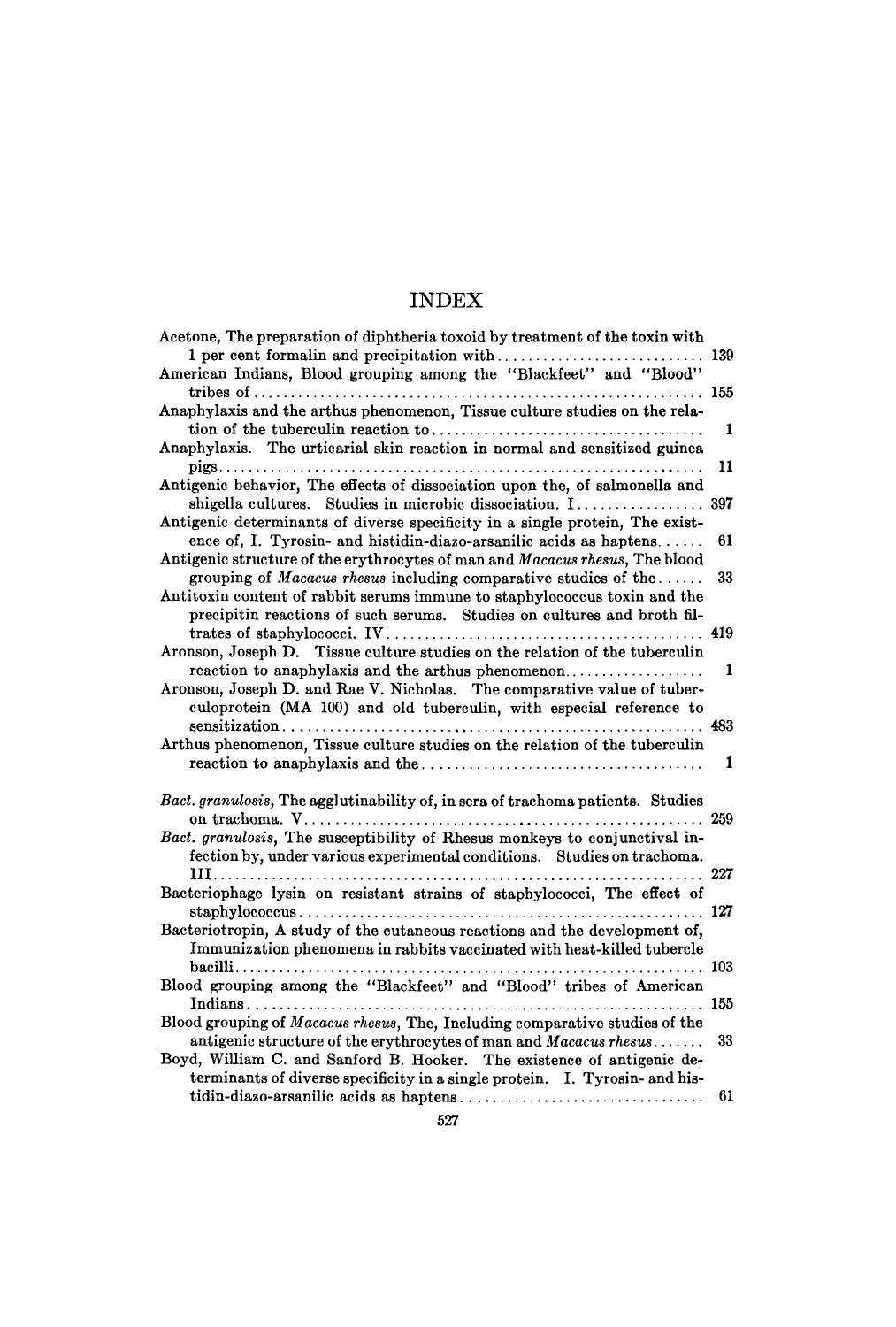| Brodie, Maurice. The distribution of the virus of poliomyelitis in the cere-<br>Brodie, Maurice. The titration of poliomyelitic virus containing tissue<br>Brominated and iodinated proteins, On the specificity of  179<br>Brown, Rachel. A specific precipitation test for the standardization of Type<br>Buchbinder, Leon. The blood grouping of Macacus rhesus. Including com-<br>parative studies of the antigenic structure of the erythrocytes of man and<br>Studies on cultures and broth filtrates of staphylococci.<br>Burky, Earl L.<br>IV. Antitoxin content of rabbit serums immune to staphylococcus toxin<br>and the precipitin reactions of such serums<br>Complement-fixation with S and R antigens and the sera of 100 cases of<br>Cutaneous reactions and the development of bacteriotropin, A study of the,<br>Immunization phenomena in rabbits vaccinated with heat-killed tubercle | 419 |
|-----------------------------------------------------------------------------------------------------------------------------------------------------------------------------------------------------------------------------------------------------------------------------------------------------------------------------------------------------------------------------------------------------------------------------------------------------------------------------------------------------------------------------------------------------------------------------------------------------------------------------------------------------------------------------------------------------------------------------------------------------------------------------------------------------------------------------------------------------------------------------------------------------------|-----|
|                                                                                                                                                                                                                                                                                                                                                                                                                                                                                                                                                                                                                                                                                                                                                                                                                                                                                                           |     |
|                                                                                                                                                                                                                                                                                                                                                                                                                                                                                                                                                                                                                                                                                                                                                                                                                                                                                                           |     |
|                                                                                                                                                                                                                                                                                                                                                                                                                                                                                                                                                                                                                                                                                                                                                                                                                                                                                                           |     |
|                                                                                                                                                                                                                                                                                                                                                                                                                                                                                                                                                                                                                                                                                                                                                                                                                                                                                                           |     |
|                                                                                                                                                                                                                                                                                                                                                                                                                                                                                                                                                                                                                                                                                                                                                                                                                                                                                                           |     |
|                                                                                                                                                                                                                                                                                                                                                                                                                                                                                                                                                                                                                                                                                                                                                                                                                                                                                                           |     |
|                                                                                                                                                                                                                                                                                                                                                                                                                                                                                                                                                                                                                                                                                                                                                                                                                                                                                                           |     |
| Desensitization of rabbits sensitized to complex proteins. Studies on tissue                                                                                                                                                                                                                                                                                                                                                                                                                                                                                                                                                                                                                                                                                                                                                                                                                              |     |
| Desensitization of rabbits sensitized to organisms and accompanying phe-<br>nomena. Studies on tissue reactions in immunity. XII                                                                                                                                                                                                                                                                                                                                                                                                                                                                                                                                                                                                                                                                                                                                                                          |     |
| Diphtheria Toxoid, The production and preservation of, Merthiolate as a                                                                                                                                                                                                                                                                                                                                                                                                                                                                                                                                                                                                                                                                                                                                                                                                                                   |     |
| Diphtheria toxoid by treatment of the toxin with 1 per cent formalin and pre-<br>cipitation with acetone, The preparation of                                                                                                                                                                                                                                                                                                                                                                                                                                                                                                                                                                                                                                                                                                                                                                              |     |
| Dissociation, The effects of, upon the antigenic behavior of salmonella and                                                                                                                                                                                                                                                                                                                                                                                                                                                                                                                                                                                                                                                                                                                                                                                                                               |     |
| Felton, Lloyd D. and Gladys Kauffmann. Certain characteristics of the<br>water-insoluble protein of normal as compared with that of pneumococcus                                                                                                                                                                                                                                                                                                                                                                                                                                                                                                                                                                                                                                                                                                                                                          |     |
| Finkelstein, Morris H. On the specificity of brominated and iodinated                                                                                                                                                                                                                                                                                                                                                                                                                                                                                                                                                                                                                                                                                                                                                                                                                                     |     |
|                                                                                                                                                                                                                                                                                                                                                                                                                                                                                                                                                                                                                                                                                                                                                                                                                                                                                                           |     |
| Fitzgerald, Helen and G. M. Mackenzie. Studies in microbic dissociation.<br>I. The effects of dissociation upon the antigenic behavior of salmonella                                                                                                                                                                                                                                                                                                                                                                                                                                                                                                                                                                                                                                                                                                                                                      |     |
| Gay, Frederick P. and Florence Oram. Streptococcus leucocidin 501<br>Goodner, Kenneth. A test for the therapeutic value of pneumococcus                                                                                                                                                                                                                                                                                                                                                                                                                                                                                                                                                                                                                                                                                                                                                                   |     |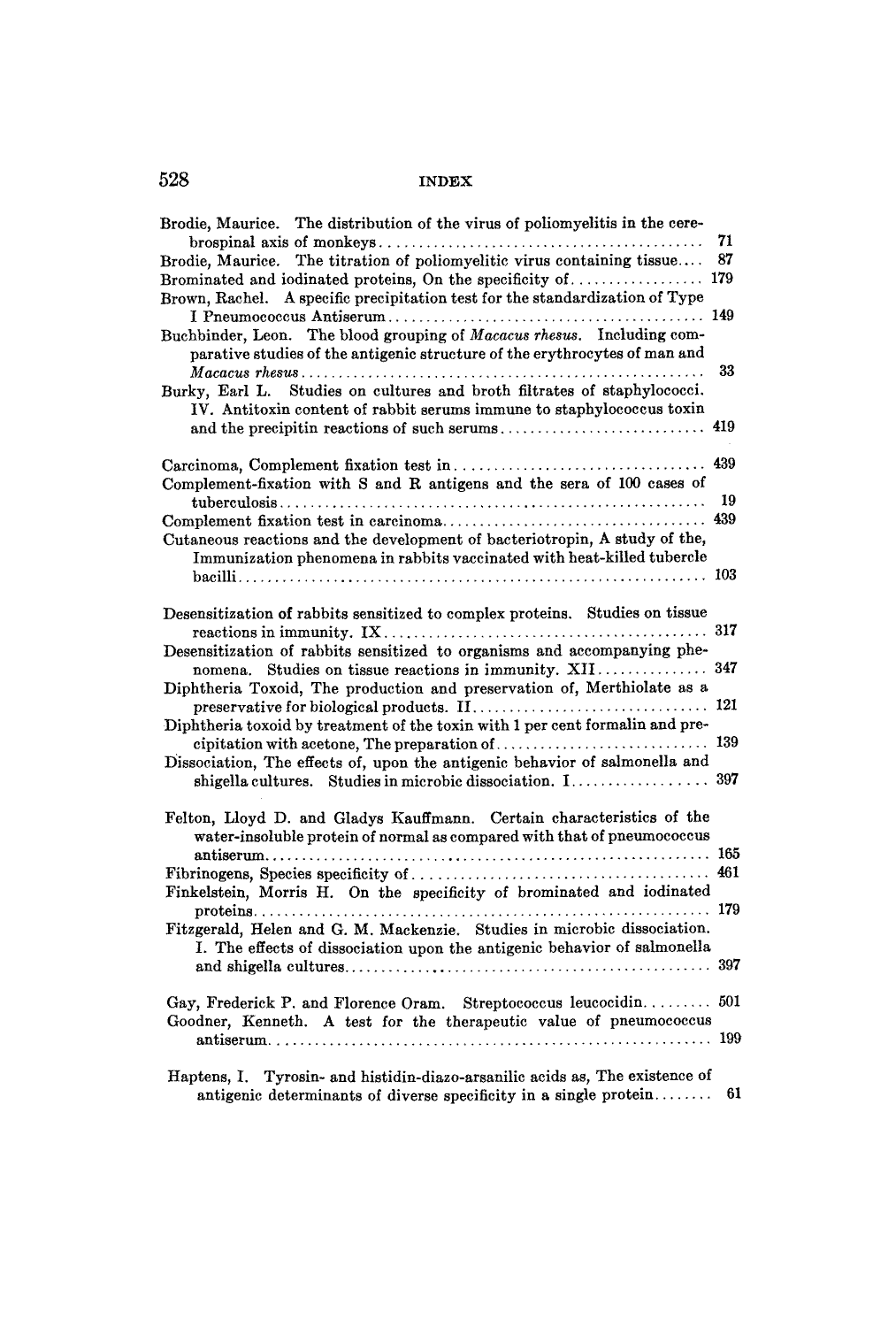| Hirschberg, Nell and William Saphir. Complement fixation in carcinoma 439<br>Hooker, Sanford B. and William C. Boyd. The existence of antigenic de- |    |
|-----------------------------------------------------------------------------------------------------------------------------------------------------|----|
| terminants of diverse specificity in a single protein. I. Tyrosin- and                                                                              |    |
|                                                                                                                                                     | 61 |
| Hughes, Joseph. Immunization phenomena in rabbits vaccinated with heat-                                                                             |    |
| killed tubercle bacilli. A study of the cutaneous reactions and the                                                                                 |    |
|                                                                                                                                                     |    |
|                                                                                                                                                     |    |
|                                                                                                                                                     |    |
| Immunity, Studies on tissue reactions in, VII. A quantitative measure in skin                                                                       |    |
|                                                                                                                                                     |    |
| Immunity, Studies on tissue reactions in, VIII. Quantitative relation be-                                                                           |    |
|                                                                                                                                                     |    |
| Immunity, Studies on tissue reactions in, IX. Desensitization of rabbits                                                                            |    |
|                                                                                                                                                     |    |
| Immunity, Studies on tissue reactions in, X. Acquired sensitivity of rabbits                                                                        |    |
|                                                                                                                                                     |    |
| Immunity, Studies on tissue reactions in, XI. Comparative response follow-                                                                          |    |
| ing intravenous and intradermal injections of organisms 339                                                                                         |    |
| Immunity, Studies on tissue reactions in, XII. Desensitization of rabbits                                                                           |    |
|                                                                                                                                                     |    |
| Immunity, Studies on tissue reactions in, XIII. Natural sensitivity of rabbits                                                                      |    |
|                                                                                                                                                     |    |
| Intradermal injections of organisms, Comparative response following intra-                                                                          |    |
|                                                                                                                                                     |    |
| Intravenous and intradermal injections of organisms, Comparative response                                                                           |    |
| following, Studies on tissue reactions in immunity. XI 339                                                                                          |    |
|                                                                                                                                                     |    |
|                                                                                                                                                     |    |
| Jamieson, W. A. (joint author) with L. C. Morgan and H. M. Powell. Mer-                                                                             |    |
| thiolate as a preservative for biological products. II. The production                                                                              |    |
|                                                                                                                                                     |    |
| Jones, F. S. and Ralph B. Little. The volume of precipitate in precipitin                                                                           |    |
|                                                                                                                                                     |    |
| Kahn, Reuben L. Studies on tissue reactions in immunity. VII. A quanti-                                                                             |    |
|                                                                                                                                                     |    |
| Kahn, Reuben L. Studies on tissue reactions in immunity. VIII. Quanti-                                                                              |    |
| tative relation between skin sensitivity and serum precipitins 307                                                                                  |    |
| Kahn, Reuben L. Studies on tissue reactions in immunity. IX. Desensiti-                                                                             |    |
|                                                                                                                                                     |    |
| Kahn, Reuben L. Studies on tissue reactions in immunity. X. Acquired                                                                                |    |
|                                                                                                                                                     |    |
| Kahn, Reuben L. Studies on tissue reactions in immunity. XI. Compara-                                                                               |    |
| tive response following intravenous and intradermal injections of                                                                                   |    |
|                                                                                                                                                     |    |
|                                                                                                                                                     |    |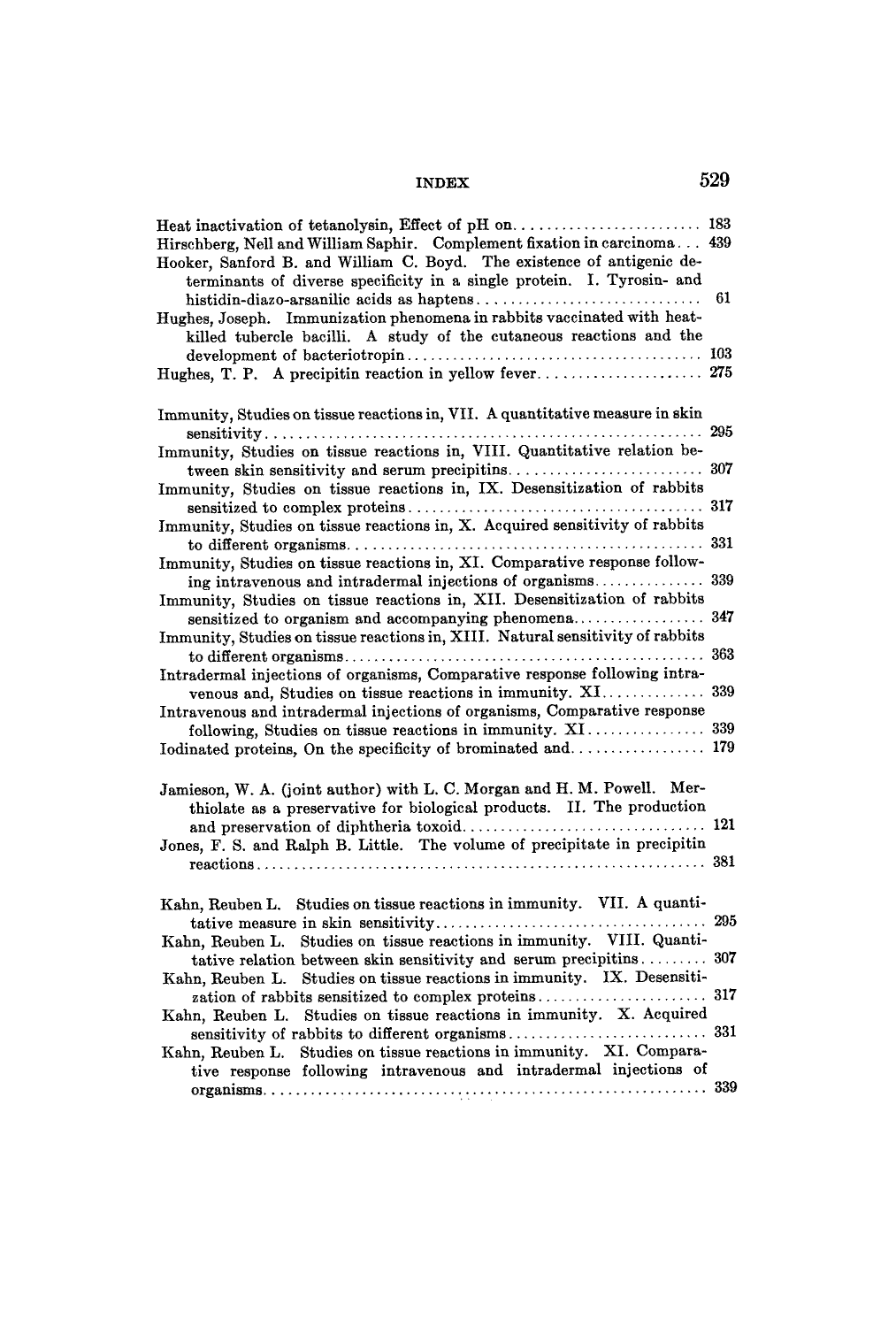| Kahn, Reuben L. Studies on tissue reactions in immunity. XII. Desensi-         |     |
|--------------------------------------------------------------------------------|-----|
| tization of rabbits sensitized to organism and accompanying phenomena. 347     |     |
| Kahn, Reuben L. Studies on tissue reactions in immunity. XIII. Natural         |     |
|                                                                                |     |
| Kauffmann, Gladys (joint author) with Lloyd D. Felton. Certain character-      |     |
| istics of the water-insoluble protein of normal as compared with that of       |     |
|                                                                                |     |
| Kenton, Harold B. Species specificity of fibrinogens 461                       |     |
| Khorazo, Devorah. So-called "serum sickness" in rabbits following the          |     |
| intravenous injection of various foreign serums. Its relation to               |     |
|                                                                                |     |
| Khorazo, Devorah (joint author) with Beatrice Carrier Seegal and David See-    |     |
| gal. Local organ hypersensitiveness. V. The fate of antigen and the            |     |
| appearance of antibodies during the development of hypersensitiveness          |     |
|                                                                                |     |
|                                                                                |     |
|                                                                                |     |
| Little, Ralph B. and F. S. Jones. The volume of precipitate in precipitin      |     |
|                                                                                |     |
| Lloyd, Wray and Alexander F. Mahaffy. The survival of neurotropic yellow       |     |
|                                                                                |     |
| Local organ hypersensitiveness. V. The fate of antigen and the appearance      |     |
| of antibodies during the development of hypersensitiveness in the rabbit       |     |
| Local organ hypersensitiveness. VI. An indirect method for its production      |     |
|                                                                                |     |
|                                                                                |     |
| (MA 100), The comparative value of tuberculoprotein, and old tuberculin,       |     |
|                                                                                |     |
| Macacus rhesus. The blood grouping of, Including comparative studies of the    |     |
| antigenic structure of the erythrocytes of man and Macacus rhesus              | 33  |
| Mackenzie, G. M. and Helen Fitzgerald. Studies in microbic dissociation.       |     |
| I. The effects of dissociation upon the antigenic behavior of salmonella       |     |
|                                                                                |     |
| Mahaffy, Alexander F. and Wray Lloyd. The survival of neurotropic yellow       |     |
|                                                                                | 471 |
| Matson, G. A. and H. F. Schrader. Blood grouping among the "Blackfeet"         |     |
|                                                                                |     |
| Merthiolate as a preservative for biological products. II. The production      |     |
|                                                                                |     |
| Monkeys, The distribution of the virus of poliomyelitis in the cerebrospinal   |     |
|                                                                                | 71  |
| Morgan, L. C., W. A. Jamieson and H. M. Powell. Merthiolate as a preserva-     |     |
| tive for biological products. II. The production and preservation of           |     |
|                                                                                |     |
|                                                                                |     |
| Natural sensitivity of rabbits to different organisms, Studies on tissue reac- |     |
|                                                                                |     |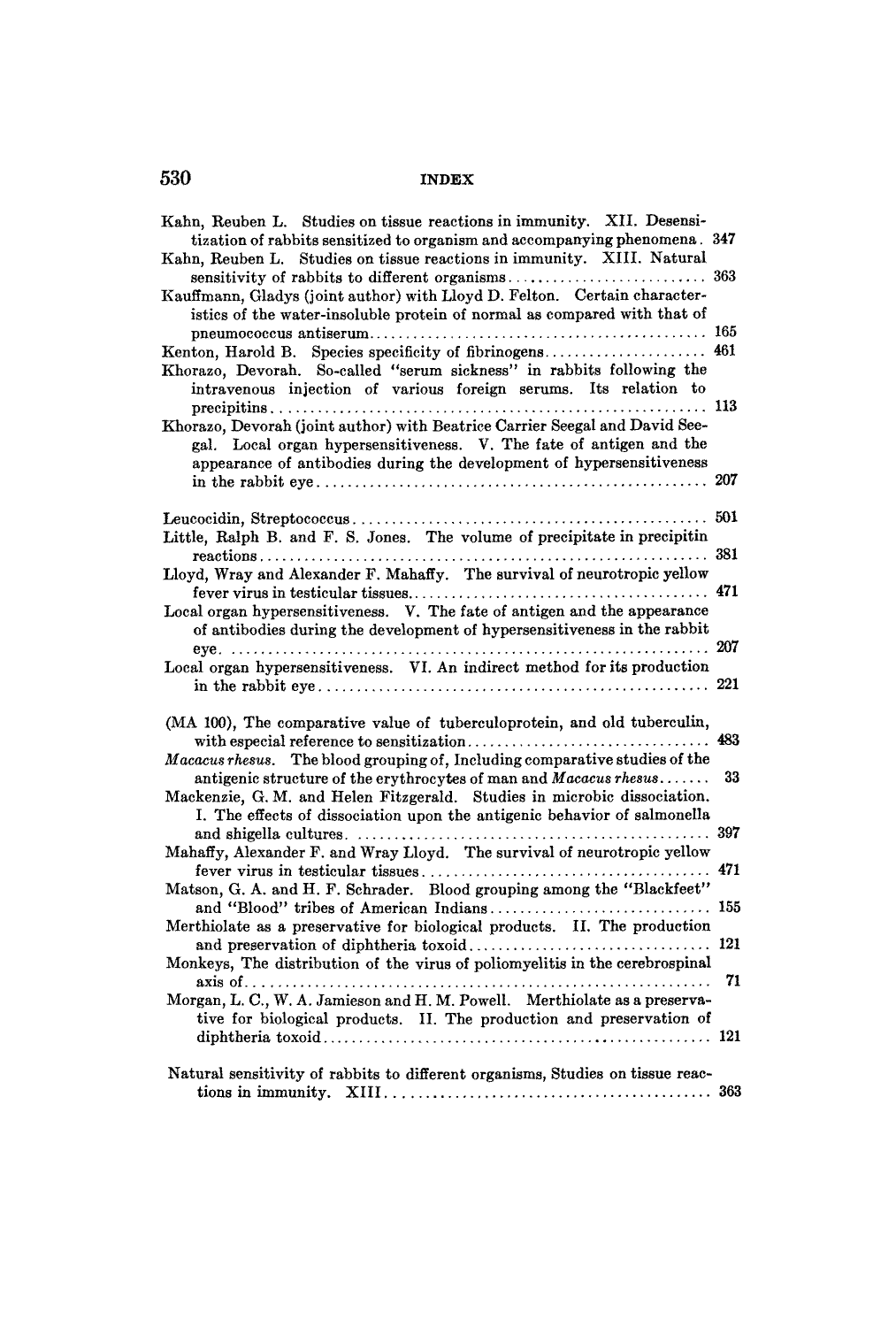| Nicholas, Rae V. and Joseph D. Aronson. The comparative value of tuber-<br>culoprotein (MA 100) and old tuberculin, with especial reference to                                                                   |     |
|------------------------------------------------------------------------------------------------------------------------------------------------------------------------------------------------------------------|-----|
| Orr, J. H. (joint author) with Christine E. Rice and G. B. Reed. Comple-<br>ment-fixation with S and R antigens and the sera of 100 cases of                                                                     | 19  |
| Peck, Samuel M. A refractory state as concerns the Shwartzman phenome-<br>Observations on potency of individual venoms 447<br>non.                                                                               |     |
| Pilcher, Lewis S., 2nd. The urticarial skin reaction in normal and sensitized                                                                                                                                    | 11  |
| Pneumococcus antiserum. A specific precipitation test for the standardiza-                                                                                                                                       |     |
| Pneumococcus antiserum, Certain characteristics of the water-insoluble pro-                                                                                                                                      |     |
|                                                                                                                                                                                                                  | 165 |
| Poliomyelitis in the cerebrospinal axis of monkeys, The distribution of the                                                                                                                                      |     |
|                                                                                                                                                                                                                  | 71  |
| Poliomyelitis virus containing tissue, The titration of<br>Powell, H. M. (joint author) with L. C. Morgan and W. A. Jamieson. Merthi-<br>olate as a preservative for biological products. II. The production and | 87  |
| Precipitins, Its relation to, So-called "Serum sickness" in rabbits following                                                                                                                                    |     |
|                                                                                                                                                                                                                  |     |
| Precipitin reactions of such serums, Antitoxin content of rabbit serums im-<br>mune to staphylococcus toxin and the, Studies on cultures and broth fil-                                                          |     |
|                                                                                                                                                                                                                  |     |
|                                                                                                                                                                                                                  |     |
| Precipitation test for the standardization of Type I pneumococcus antiserum,                                                                                                                                     |     |
| Preservative for biological products, Merthiolate as a. II. The production                                                                                                                                       |     |
|                                                                                                                                                                                                                  |     |
| Quigley, James J. (joint author) with Augustus Wadsworth and Gretchen R.<br>The preparation of diphtheria toxoid by treatment of the toxin<br>Sickles.                                                           |     |
| Rabbit eye, The fate of antigen and the appearance of antibodies during the<br>development of hypersensitiveness in the, Local organ hypersensitive-                                                             |     |
| Rabbit eye, An indirect method for its production in the, Local organ hyper-                                                                                                                                     | 207 |
| Rakieten, Morris L. The effect of staphylococcus bacteriophage lysin on                                                                                                                                          | 221 |
|                                                                                                                                                                                                                  |     |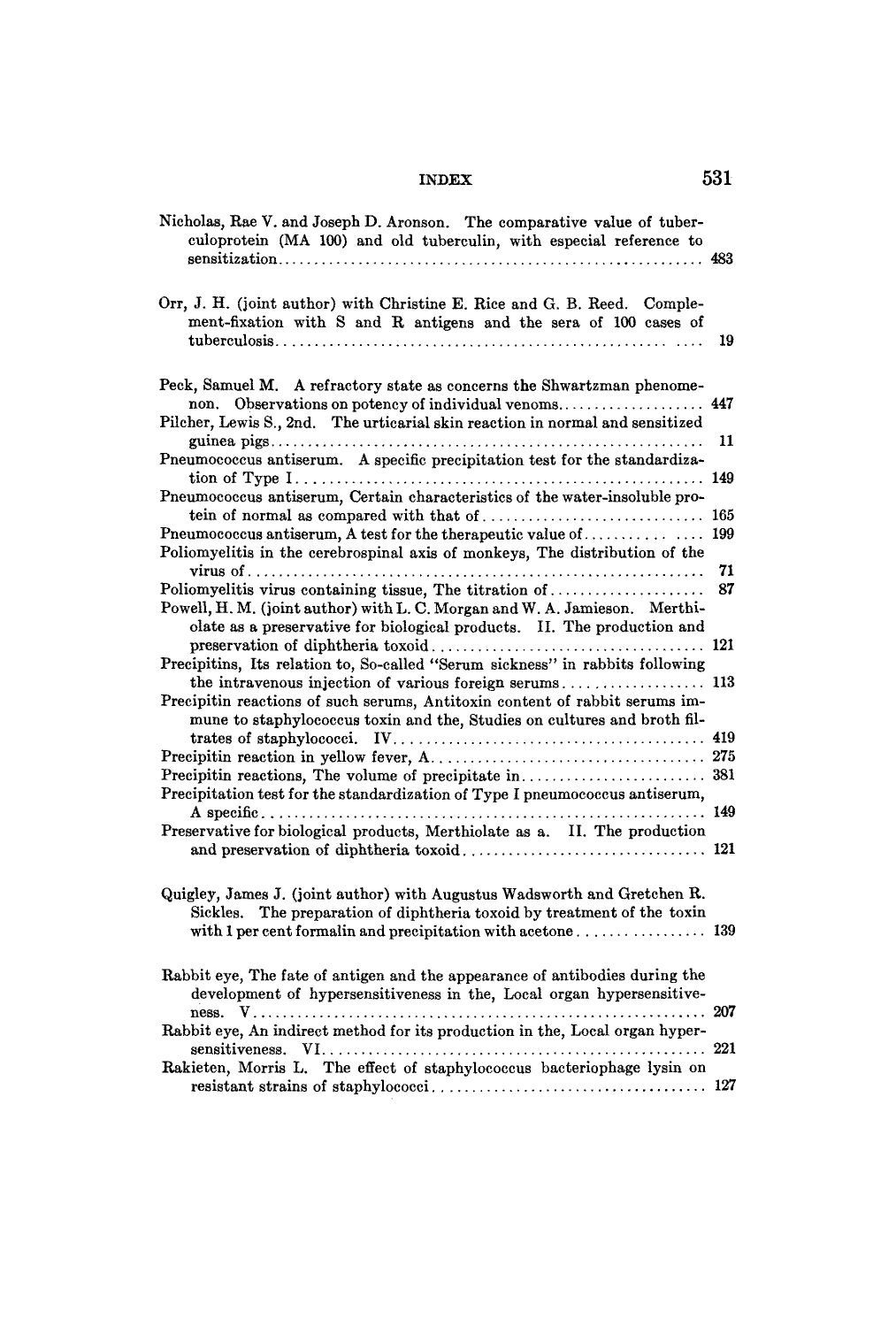| Reed, G. B. (joint author) with Christine E. Rice and J. H. Orr. Comple-<br>ment-fixation with S and R antigens and the sera of 100 cases of tubercu-                                                                          |     |
|--------------------------------------------------------------------------------------------------------------------------------------------------------------------------------------------------------------------------------|-----|
| $\text{lossis} \dots \dots \dots \dots \dots \dots \dots \dots$<br>Refractory state as concerns the Shwartzman phenomenon. Observations on                                                                                     | 19  |
| Resistant strains of staphylococci, The effect of staphylococcus bacteriophage                                                                                                                                                 |     |
| Rhesus monkeys, The susceptibility of, to conjunctival infection by Bact.<br>granulosis under various experimental conditions. Studies on trachoma.                                                                            | 227 |
| Rice, Christine E., J. H. Orr and G. B. Reed. Complement fixation with S<br>and R antigens and the sera of 100 cases of tuberculosis                                                                                           | 19  |
| Salmonella and shigella cultures, The effects of dissociation upon the anti-<br>genic behavior of, Studies in microbic dissociation. I                                                                                         | 397 |
| Saphir, William and Nell Hirschberg. Complement fixation test in                                                                                                                                                               | 439 |
| Schrader, H. F. and G. A. Matson. Blood grouping among the "Blackfeet"                                                                                                                                                         |     |
| and "Blood" tribes of American Indians 155<br>Schrek, Robert. Effect of pH on heat inactivation of tetanolysin 183                                                                                                             |     |
| Seegal, Beatrice Carrier, David Seegal and Devorah Khorazo. Local organ<br>hypersensitiveness. V. The fate of antigen and the appearance of anti-<br>bodies during the development of hypersensitiveness in the rabbit eye 207 |     |
| Seegal, David (joint author) with Beatrice Carrier Seegal and Devorah Kho-<br>razo. Local organ hypersensitiveness. V. The fate of antigen and the<br>appearance of antibodies during the development of hypersensitiveness    | 207 |
| Seegal, Beatrice Carrier and David Seegal. Local organ hypersensitiveness.<br>VI. An indirect method for its production in the rabbit eye 221                                                                                  |     |
| Seegal, David (joint author) with Beatrice Carrier Seegal. Local organ<br>hypersensitiveness. VI. An indirect method for its production in the                                                                                 |     |
| Sensitivity of rabbits to different organisms, Acquired, Studies on tissue                                                                                                                                                     |     |
| Sensitivity, Natural, of rabbits to different organisms. Studies on tissue                                                                                                                                                     |     |
| Serum precipitins, Quantitative relation between skin sensitivity, Studies on                                                                                                                                                  |     |
| "Serum sickness" in rabbits following the intravenous injection of various                                                                                                                                                     |     |
| foreign serums, So-called, Its relation to precipitins                                                                                                                                                                         | 113 |
| Shigella cultures, The effects of dissociation upon the antigenic behavior of                                                                                                                                                  |     |
| Shwartzman phenomenon, A refractory state as concerns the, Observations                                                                                                                                                        | 447 |
| Sickles, Gretchen R. (joint author) with Augustus Wadsworth and James J.<br>Quigley. The preparation of diphtheria toxoid by treatment of the toxin                                                                            |     |
| with 1 per cent formalin and precipitation with acetone 139<br>Skin reaction in normal and sensitized guinea pigs, The urticarial                                                                                              | 11  |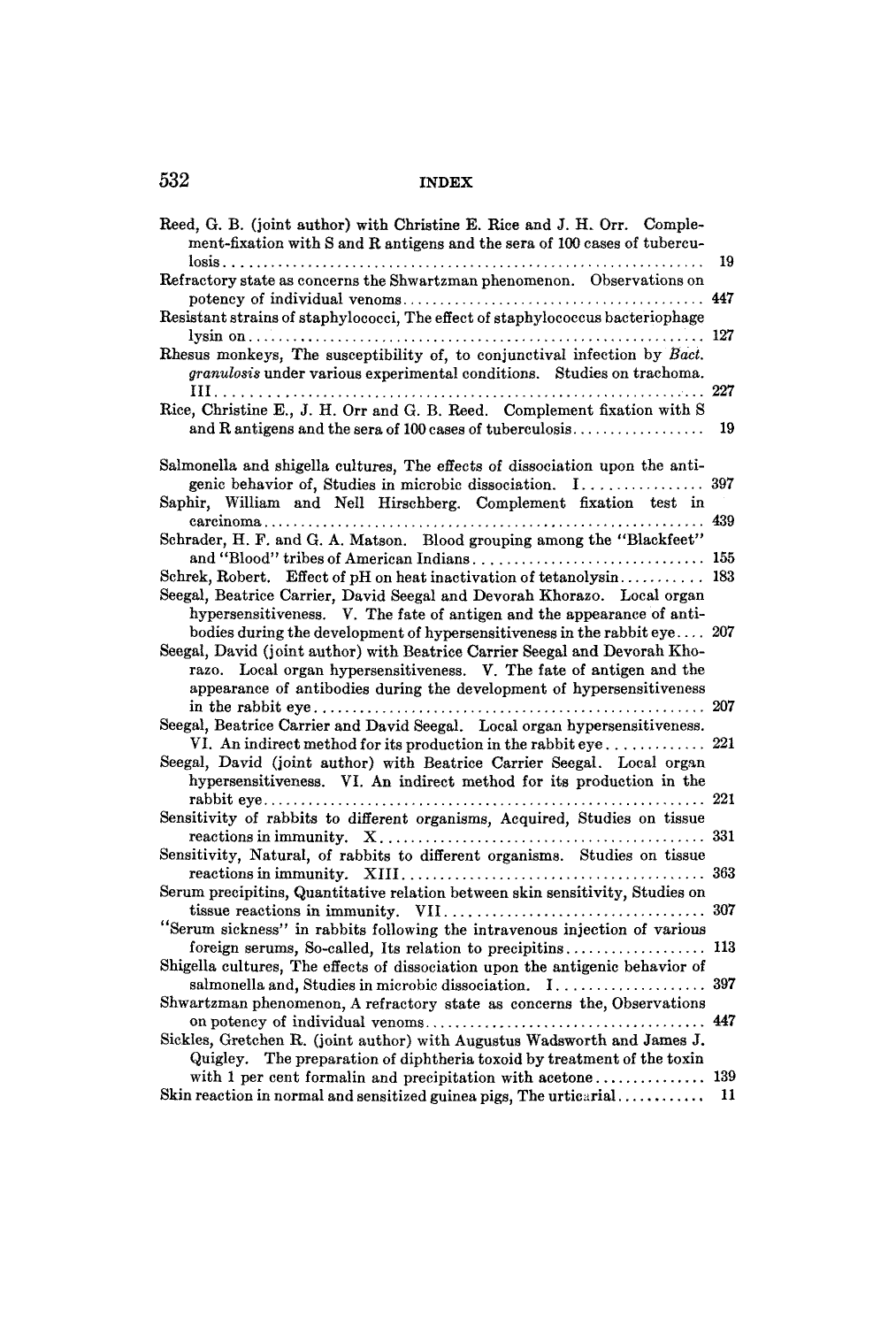| Skin sensitivity, A quantitative measure of, Studies on tissue reactions in    |     |
|--------------------------------------------------------------------------------|-----|
|                                                                                |     |
| Skin sensitivity and serum precipitins, Quantitative relation between, Studies |     |
|                                                                                |     |
|                                                                                | 461 |
| Staphlococcus bacteriophage lysin on resistant strains of staphylococci, The   |     |
|                                                                                |     |
| Staphylococcus toxin, Antitoxin content of rabbit serums immune to, and the    |     |
| precipitin reactions of such serums. Studies on cultures and broth fil-        |     |
|                                                                                |     |
|                                                                                |     |
|                                                                                |     |
| Test for the therapeutic value of pneumococcus antiserum 199                   |     |
| Testicular tissues, The survival of neurotropic yellow fever virus in 471      |     |
|                                                                                |     |
|                                                                                |     |
| Tissue culture studies on the relation of the tuberculin reaction to anaphy-   |     |
|                                                                                | 1   |
| Trachoma, Studies on, III. The susceptibility of Rhesus monkeys to con-        |     |
| junctival infection by Bact. granulosis under various experimental             |     |
|                                                                                |     |
| Trachoma, Studies on, IV. The direct transmission of human trachomatous        |     |
|                                                                                | 247 |
| Trachoma, Studies on, V. The agglutinability of Bact. granulosis in sera of    |     |
|                                                                                |     |
| Tubercle bacilli, Immunization phenomena in rabbits vaccinated with heat-      |     |
| killed. A study of the cutaneous reactions and the development of              |     |
|                                                                                | 103 |
| Tuberculin reaction to anaphylaxis and the arthus phenomenon, Tissue cul-      |     |
|                                                                                | 1   |
| Tuberculoprotein (MA 100) and old tuberculin, The comparative value of,        |     |
|                                                                                | 483 |
| Tuberculosis, Complement-fixation with S and R antigens and the sera of 100    |     |
|                                                                                |     |
|                                                                                | 19  |
| Urticarial skin reaction in normal and sensitized guinea pigs, The             | 11  |
|                                                                                |     |
| Virus of poliomyelitis in the cerebrospinal axis of monkeys, The distribution  |     |
|                                                                                | 71  |
| Venoms, Observations on potency of individual. A refractory state as con-      |     |
|                                                                                |     |
|                                                                                |     |
|                                                                                |     |
| Wadsworth, Augustus, James J. Quigley and Gretchen R. Sickles. The             |     |
| preparation of diphtheria toxoid by treatment of the toxin with 1 per cent     |     |
|                                                                                |     |
| Water-insoluble protein of normal as compared with that of pneumococcus        |     |
| antiserum, Certain characteristics of the 165                                  |     |